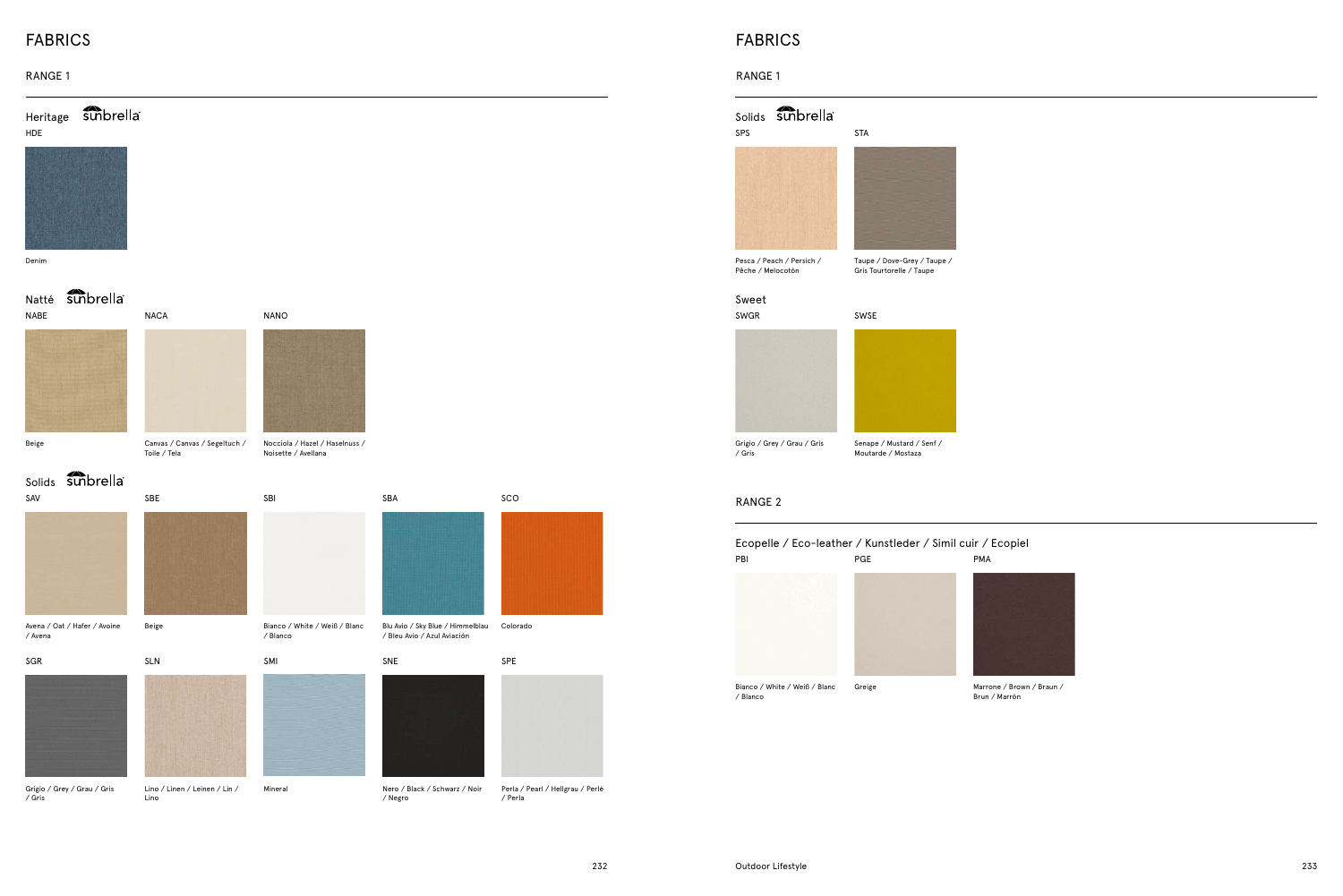LOMR

Foglia / Leaf / Blatt / Feuille /Hoja Océan / Océano Paglia / Straw / Stroh / Paille

/Paja





Lime / Lime / Limette / Citron Marble



Sale Rosa / Pink Salt / Pink Salz /Sel Rose / Sal Rosa



# FABRICS

#### RANGE 2



Tabacco / Tobacco / Tabak / Tabac / Tabaco







Blush Polvere / Dust / Pulver / Poudre / Polvo



Quinoa



RANGE 3

#### WATERPROOF

LSAW

LCEW LGFW Liso (Laminato / Coated / Bestricht / Enduit / Revestido)



Cenere / Ash / Asche / Cendre / Ceniza



Grafite / Graphite / Graphit / Graphite / Grafito



Salvia / Sage / Salbei / Sauge / Sage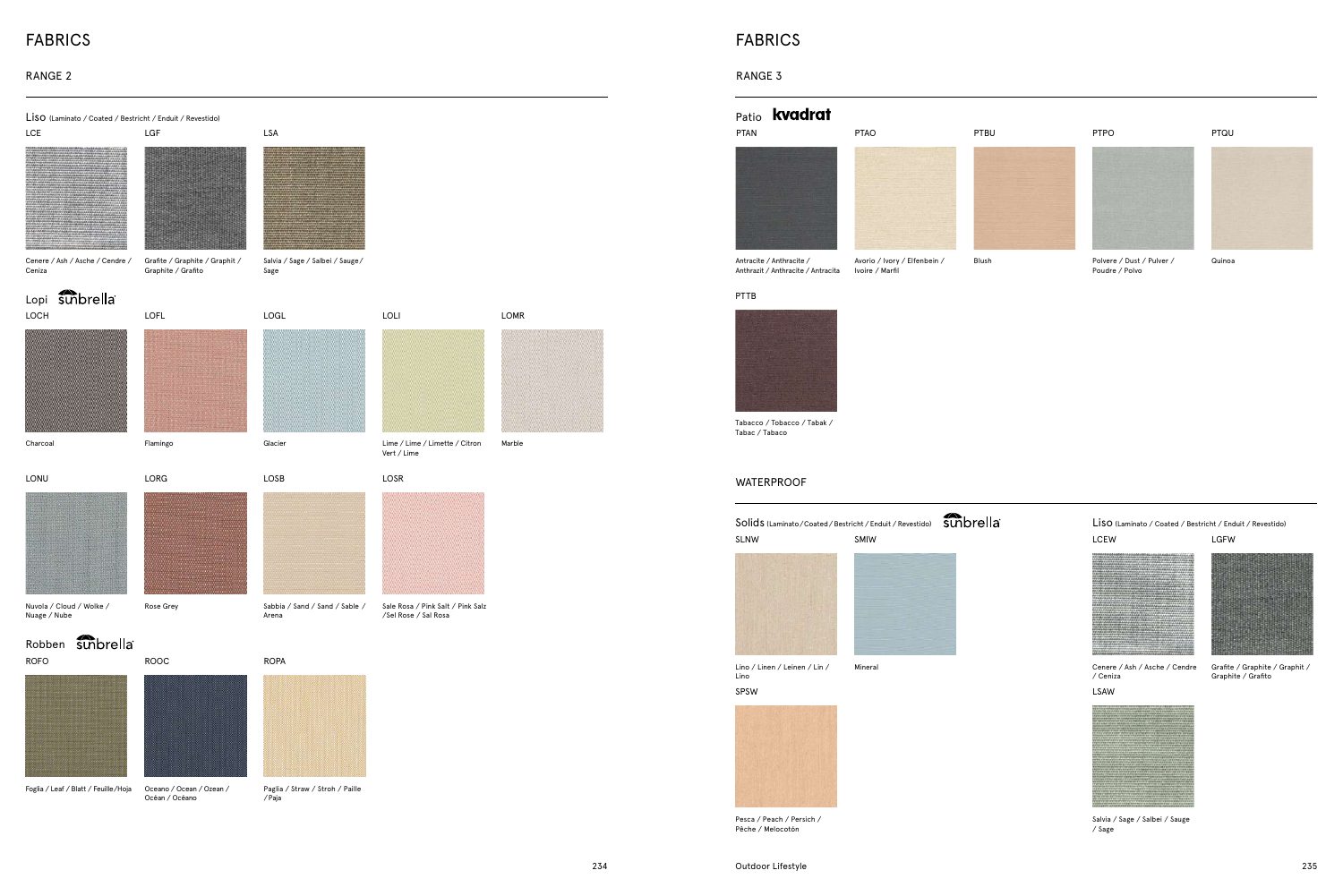# FABRICS

#### TELO LETTINI / SUNLOUNGER TEXTILE / TUCH FÜR LIEGEBETTEN / TOILE POUR BAIN DE SOLEIL / TEJIDO TUMBONA



#### FELTRO / FELT / FILZ / FEUTRE / FIELTRO



Antracite / Anthracite / Anthrazit / Anthracite / Antracita

Bianco / White / Weiß / Blanc / Blanco





Rosso / Red / Rot / Rouge /

Rojo

#### CUOIO / LEATHER / LEDER / CUIR / PIEL

## FABRICS



#### MAGLIA / KNIT / STRICK / TISSU EN MAILLE / TEJIDO DE PUNTO